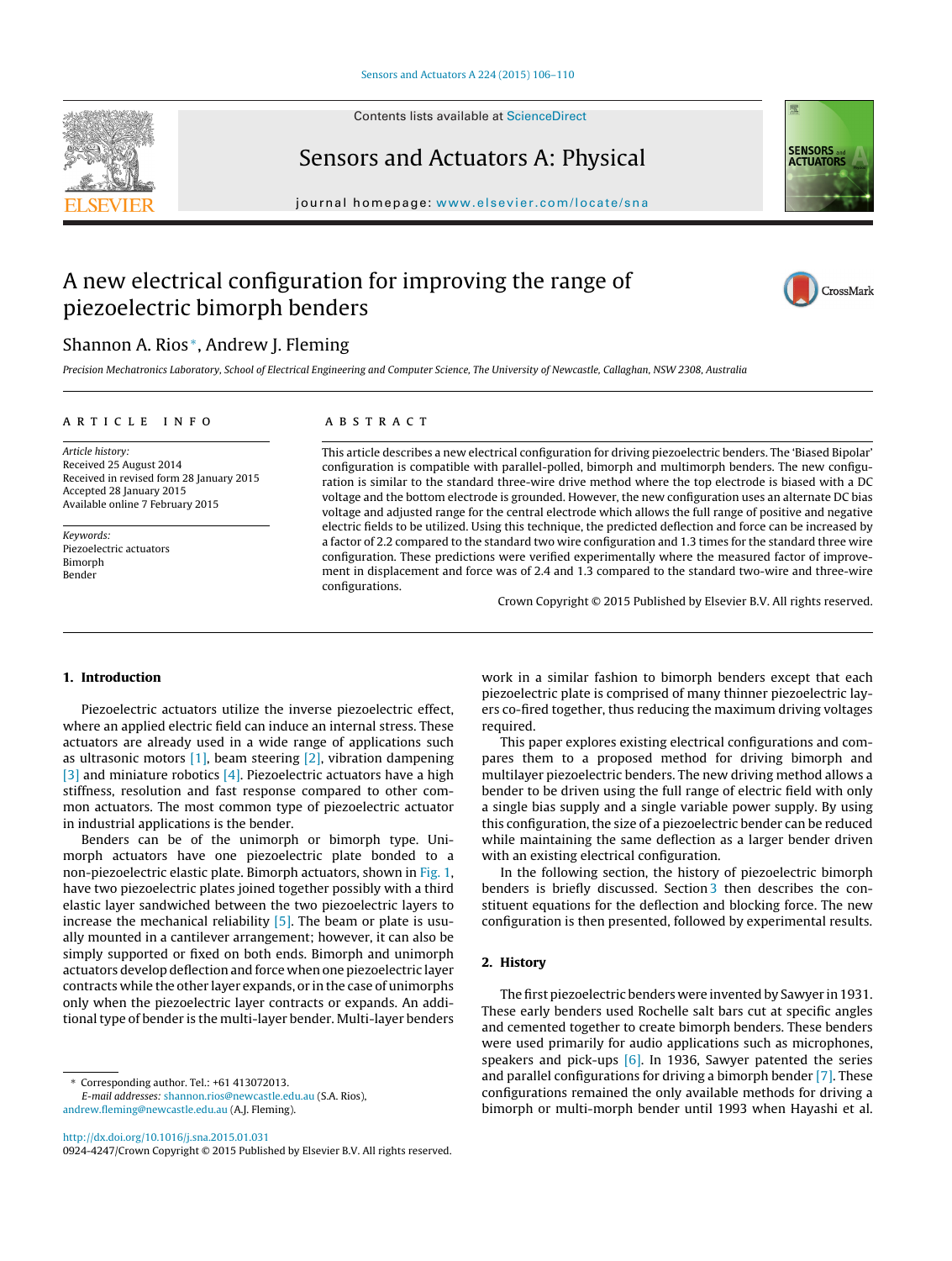<span id="page-1-0"></span>

**Fig. 1.** Typical piezoelectric bimorph bender.

lodged US patent 5,233,256 outlining a new method for driving parallel and series configuration benders [\[8\].](#page-4-0)

In 2005, Wood et al. proposed an electrical configuration for bimorphs that used one bias voltage and another unipolar voltage as part of their study on the optimal energy density of piezoelectric bending actuators [\[9\].](#page-4-0) This configuration was similar to US patent 5382864-A which switches the center electrode between the bias voltage and ground [\[10\]](#page-4-0) and US patent 6888291-B2 which describes a method for driving an electrostrictive bimorph actuator by controlling the center voltage between the top and bottom electrode voltages [\[11\].](#page-4-0)

In 1991, Smits et al. developed a set of constituent equations to describe the behavior of piezoelectric bimorphs for various mechanical boundary conditions including: a moment at the end of the beam, a force perpendicular to the beam applied at the tip and a uniformly distributed body load  $[12]$ . Following on from the work of Smits et al., Wang and Cross used similar techniques in 1999 to develop the constituent equations for symmetrical triple layer bimorph benders where the outer two layers are piezoelectric and the inner layer is a non-piezoelectric elastic layer [\[5\].](#page-4-0)

Due to the advantageous properties of piezoelectric benders, they have recently found use in the field of miniature robotics [\[14,4,15\].](#page-4-0) Campolo et al. (2003) developed a unimorph actuator with an embedded piezoelectric sensor for use in a micromechanical flying insect  $[13]$ . A model for the sensor was developed and verified by experimentation. Piezoelectric benders are also used in industrial applications such as textile machines, fluid control devices and beam steering [\[16–18\].](#page-4-0)

## **3. Bimorph model**

A piezoelectric bender consists of two piezoelectric plates glued together, usually with a center shim laminated between the plates and mounted as a cantilever beam. The piezoelectric plates can either be polarized in the same direction or in opposite directions, this is referred to as the polling direction. By controlling the voltage across the piezoelectric plates with respect to the polling direction, the beam can be made to bend up or down and extend or contract.

In Fig. 1, a typical bimorph bender is illustrated with a center shim and a positive polarization direction indicated by the arrows. A positive voltage would be one that is higher at the tip compared to the base of the arrow. The maximum and minimum voltage,  $V_{\text{max}}$  and  $V_{\text{min}}$  respectively, that can be applied across each plate is derived from the poling and coercive electric field strength,  $E_p$ and  $E_c$  respectively, that is

$$
V_{\text{max}} = E_p h,
$$
  

$$
V_{\text{min}} = E_c h.
$$

The poling field is defined as the point at which an increase in electric field has little or no effect to the stress in the layer, usually around 1–2 kV/mm. The coercive field is the point at which the piezoelectric layer will start to depolarize, typically between −200 to −500V/mm.



**Fig. 2.** Electrical configurations: (a) 'Series', (b) 'Parallel', (c) 'Biased Unipolar'.

The relationships between the tip deflection  $\delta(x)$ , blocking force  $F_{blk}(x)$  and the applied voltages are,

$$
\delta(x) = d_{31} Y_p h_m (V_A - V_B) \frac{x^2}{2D},\tag{1}
$$

$$
F_{blk}(x) = d_{31} Y_p h_m (V_A - V_B) \frac{W}{x},
$$
\n(2)

where  $\delta(x)$  is the tip deflection,  $d_{31}$  is the piezoelectric constant,  $Y_p$  is the Young's modulus of the piezoelectric material,  $h_m$  is the distance between the centroid of the piezoelectric layer and the neutral axis,  $V_A$  and  $V_B$  are the voltages applied across the top and bottom piezoelectric layers respectively, and D is the flexural stiffness of the beam. The derivation for these equations is reported in previous work [\[12,5,21\].](#page-4-0)

## **4. Existing electrical configurations**

The three most common electrical configurations for driving a piezoelectric bimorph bender are the 'Series', 'Parallel' and 'Biased Unipolar' configurations, which are illustrated in Fig. 2. This section will identify and compare the main features of each electrical configuration.

To more easily compare the performance of the different electrical configurations a baseline deflection and blocking force is defined such that  $\delta_0$  and  $F_0$  is equal to the deflection and force produced by the parallel and series electrical configurations. Using this baseline a performance factor,  $\gamma$  can be defined as  $\gamma = \delta/\delta_0 = F/F_0$ . To further simplify the comparison, another factor,  $\beta$ , is defined to relate the maximum and minimum driving voltage,  $V_{\text{max}} = -\beta V_{\text{min}}$ . For example, if the specified maximum voltage is 200V and the minimum voltage is  $-50$  V, then  $\beta$  = 4.

For each of the following cases  $V_{in}$  is the control signal and is varied between [−1, 1]. The maximum deflection and force will occur at  $\pm 1$  V input to the system.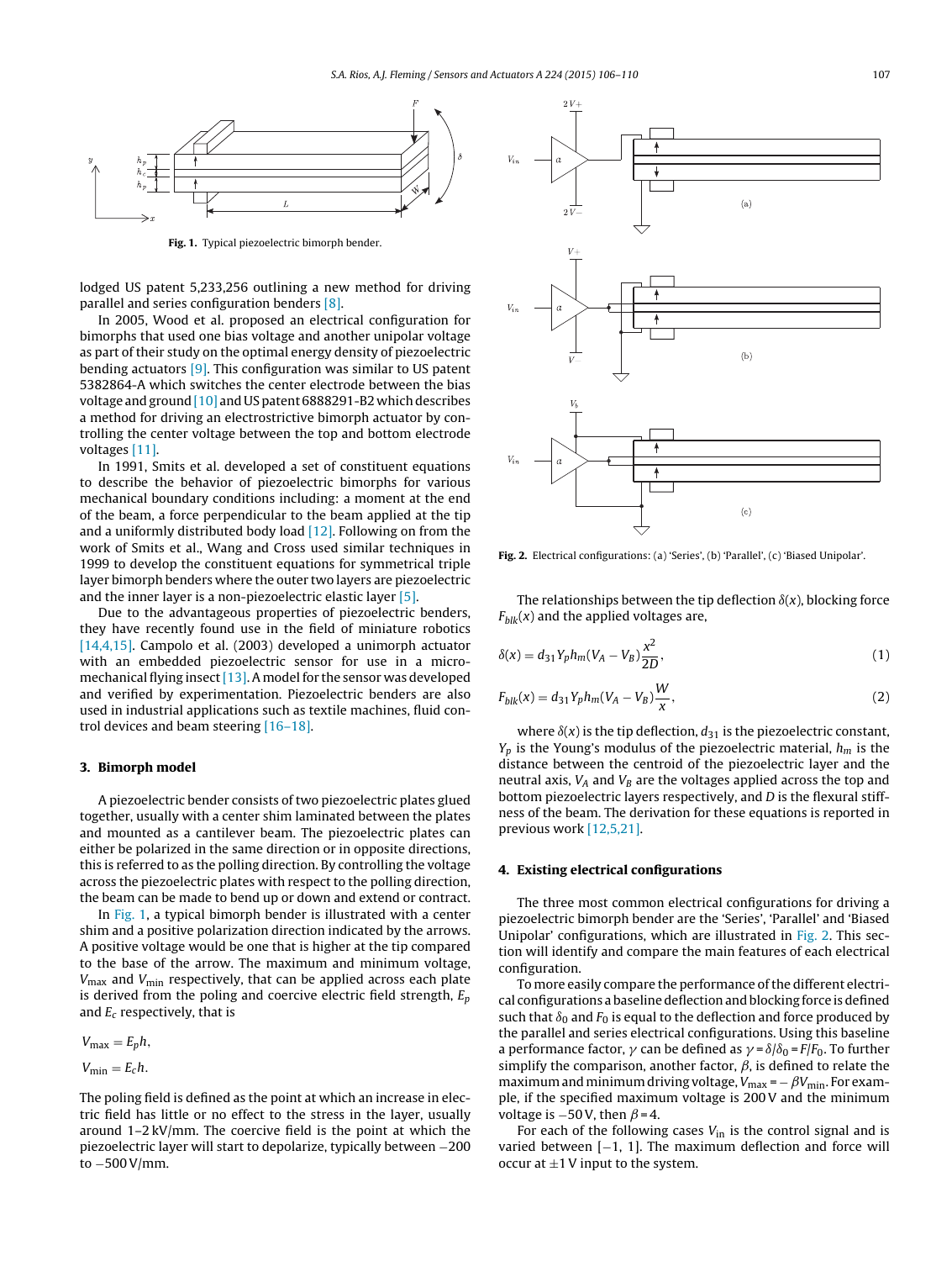## <span id="page-2-0"></span>4.1. 'Series' configuration

The 'Series' configuration uses only two wires and the polling direction of the two layers are opposite. This method requires  $V_{pp} = 4\left|V_{\rm min}\right|$  where  $V_{pp}$  is the peak-to-peak voltage which is gen- $\mathbf{v}_{pp} = -\mathbf{v}_{min}$  where  $\mathbf{v}_{pp}$  is the peak-to-peak voltage which is generated by a single amplifier. For the series bender seen in [Fig.](#page-1-0) 2 the gain ( $\alpha$ ), extension ( $\epsilon_x$ ), tip deflection ( $\delta$ ), blocking force ( $F_{blk}$ ) and capacitance (C) are

$$
\alpha = |2V_{\min}|,\tag{3}
$$

$$
\gamma = 1,\tag{4}
$$

$$
\epsilon_x = 0,\tag{5}
$$

$$
\delta(L) = d_{31} Y_p h_m \left( 2 \left| V_{\min} \right| V_{\infty} \right) \frac{L^2}{2D},\tag{6}
$$

$$
F_{blk}(L) = d_{31} Y_p h_m \left(2 \left|V_{\min}\right| V_{\text{in}}\right) \frac{W}{L},\tag{7}
$$

$$
C = \frac{K\epsilon_0 L W}{2h_p}.\tag{8}
$$

## 4.2. 'Parallel' configuration

The 'Parallel' configuration is another two wire configuration where the polling direction of the two layers is aligned. One wire is connected to the center electrode and the other wire is connected to the two outer electrodes. Only one amplifier is required with a peak-to-peak voltage of  $V_{pp} = 2 |V_{min}|$ . For the parallel bender seen<br>in Fig. 2 the gain ( $\alpha$ ), extension ( $\epsilon$ ), tip deflection ( $\delta$ ), blocking force in [Fig.](#page-1-0) 2 the gain ( $\alpha$ ), extension ( $\epsilon_x$ ), tip deflection ( $\delta$ ), blocking force  $(F_{blk})$  and capacitance  $(C)$  are

$$
\alpha = |V_{\min}|,\tag{9}
$$

$$
\gamma = 1,\tag{10}
$$

$$
\epsilon_x = 0, \tag{11}
$$

$$
\delta(L) = d_{31} Y_p h_m \left( 2 \left| V_{\text{min}} \right| V_{\text{in}} \right) \frac{L^2}{2D},\tag{12}
$$

$$
F_{blk}(L) = d_{31} Y_p h_m \left(2 \left|V_{\min}\right| V_{\text{in}}\right) \frac{W}{L},\tag{13}
$$

$$
C = \frac{2K\epsilon_0 L W}{h_p}.\tag{14}
$$

## 4.3. 'Biased Unipolar' configuration

The 'Biased Unipolar' configuration requires three wires and three electrodes to operate. Unlike the previous methods, two voltage supplies are required: one bias supply,  $V_b = V_{\text{max}}$ , and the other controlled supply between  $0V$  to  $V_{\text{max}}$ . For the unipolar bender in [Fig.](#page-1-0) 2 the gain ( $\alpha$ ), extension ( $\epsilon_x$ ), input offset voltage ( $V_o$ ), tip deflection ( $\delta$ ), blocking force ( $F_{blk}$ ) and capacitance (C) are

$$
\alpha = \frac{V_{\text{max}}}{2},\tag{15}
$$

$$
\gamma = \frac{\beta}{2},\tag{16}
$$

$$
V_o = 1 V, \tag{17}
$$

$$
\epsilon_x = \frac{d_{31}Y_p(V_{\text{max}})}{(2h_p + h_c)Y_c},\tag{18}
$$

$$
\delta(L) = d_{31} Y_p h_m (V_{\text{max}} V_{\text{in}}) \frac{L^2}{2D},
$$
\n(19)

$$
F_{blk}(L) = d_{31} Y_p h_m (V_{\text{max}} V_{\text{in}}) \frac{W}{L},
$$
\n(20)

$$
C = \frac{2K\epsilon_0 L W}{h_p}.\tag{21}
$$



**Fig. 3.** 'Biased Bipolar' bender configuration.

## **5. 'Biased Bipolar' configuration**

The 'Biased Bipolar' electrical configuration, shown in Fig. 3, is a new technique for driving three electrode, three wire, parallel poled piezoelectric benders, including bimorphs and multimorphs. This technique achieves greater deflection and force than previous configurations by using the full range of available positive and negative electric field. The voltage  $V_{\text{in}}$  in this example varies between  $\pm$ 1 V, however any input voltage could be used as long as the gain  $(\alpha)$  and offset  $(V_0)$  are set accordingly.

For the bender seen in Fig. 3 the gain ( $\alpha$ ), offset voltage ( $V_0$ ), extension ( $\epsilon_x$ ), tip deflection ( $\delta$ ), blocking force ( $F_{blk}$ ) and capacitance (C) are,

$$
\alpha = \frac{V_{\text{max}} - V_{\text{min}}}{2},\tag{22}
$$

$$
\gamma = \frac{\left(\beta + 1\right)}{2},\tag{23}
$$

$$
V_o = \frac{V_{\text{max}} + V_{\text{min}}}{V_{\text{max}} - V_{\text{min}}},\tag{24}
$$

$$
\epsilon_{x} = \frac{d_{31}Y_{p}(V_{\text{max}} + V_{\text{min}})}{(2h_{p} + h_{c})Y_{c}},
$$
\n(25)

$$
\delta(L) = d_{31} Y_p h_m (V_{\text{max}} - V_{\text{min}}) V_{\text{in}} \frac{L^2}{2D},\tag{26}
$$

$$
F_{blk}(L) = d_{31} Y_p h_m (V_{\text{max}} - V_{\text{min}}) V_{\text{in}} \frac{W}{L},\tag{27}
$$

$$
C = \frac{2K\epsilon_0 L W}{h_p}.\tag{28}
$$

By shifting the supply and bias voltages the 'Biased Bipolar' configuration can also be implemented with a symmetric power supply, shown in Fig. 4. This configuration is electrically identical to that seen in Fig. 3.

Compared to the 'Biased Unipolar' configuration, no additional power supplies are needed, and only a modest increase in peak to peak voltage is required. Similar to the 'Biased Unipolar' configuration, a voltage of  $\frac{1}{2}(V_{\text{max}}+V_{\text{min}})$  is required to be present on the middle layer for 0 mm deflection, which is less than that required by the 'Biased Unipolar' configuration.

For a three wire multi-layer bender with the center electrode connected to the input signal, the top electrodes would alternate



**Fig. 4.** 'Biased Bipolar' symmetric power supply rails configuration.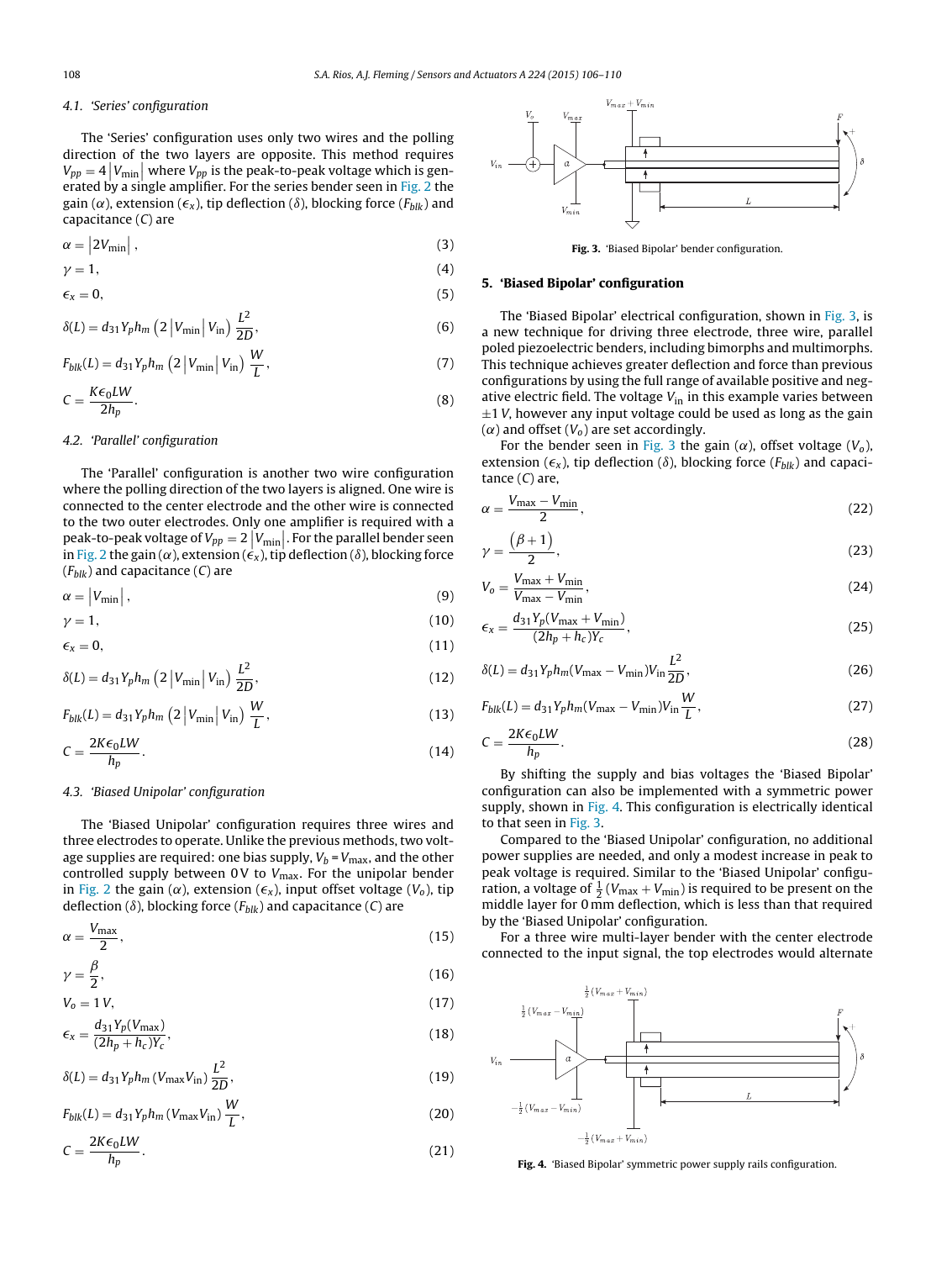

**Fig. 5.** 'Bridged Bipolar' parallel polled bender.



**Fig. 6.** 'Bridged Bipolar' series polled bender.

between the bias voltage and the control voltage, while the bottom half electrodes would alternate between the ground or negative bias voltage and the control voltage. By driving the bender using this method with a voltage ratio of  $\beta = 3\frac{1}{3}$ , the relative increase in deflection and force is  $\gamma$  = 2.167. This is a 30% increase when compared to the standard unipolar configuration.

## **6. 'Bridged Bi-polar' configuration**

The 'Bridged Bipolar' configuration, seen in Figs. 5 and 6, requires two amplifiers per bender but may be a preferable configuration for benders with outward polarization since no bias supply is required. The 'Bridged Bipolar' configuration can be used on both aligned and opposite polled benders. One additional possibility of using the 'Bridged Bipolar' configuration is the ability to use the beam as an extender by changing the phase difference or voltage offset of the two power supplies. For the 'Bridged Bipolar' configuration seen in Figs. 5 and 6, the gain ( $\alpha$ ), extension ( $\epsilon_{\chi}$ ), input offset voltage  $(V_o)$ , tip deflection ( $\delta$ ), blocking force ( $F_{hlk}$ ) and capacitance (C) are equivalent to the 'Biased Bipolar' electrical configuration described in Section [5.](#page-2-0)

#### **7. Experimental results**

An experiment was conducted to compare the bender control methods and assess the accuracy of the analytical model. The experiment was performed using a two layer, parallel polled piezoelectric plate from PIEZO SYSTEMS, Inc. The plate measured 31.8 mm  $\times$  63.5 mm, was 0.51 mm thick and was constructed from PSI-5A4E type piezoceramic, a summary of the relevant material properties can be found in Table 1. The plate was mounted to a

**Table 1**

| К                                              | 1800                      |
|------------------------------------------------|---------------------------|
| $d_{31}$                                       | $3.9 \times 10^{-10}$ m/V |
| $L$ free                                       | 57 mm                     |
| W                                              | 31.8 mm                   |
|                                                | $0.2$ mm                  |
|                                                | $0.1$ mm                  |
| $\begin{array}{c} h_p\\ h_c\\ Y_p \end{array}$ | 52 GPa                    |
| $Y_c$                                          | 110 GPa                   |
|                                                |                           |







**Fig. 8.** Bender hysteresis.

board using epoxy such that the free length was 57 mm. This actuator has a  $V_{\text{max}}$  of 300 V and  $V_{\text{min}}$  of  $-90$  V [\[19\].](#page-4-0)

In order to accurately measure both the tip deflection and the blocking force, the experimental set up illustrated in Fig. 7 was developed. A Di-Soric LAT61 Laser distance sensor measured the displacement and a HONEYWELL FSS1500NS piezo-resistive sensor measured the force. The distance sensor has a 0–10V output signal and the force sensor gives a differential voltage output of 0–360 mV which is amplified to a 0–3V signal. The driving voltage was produced using an Agilent signal generator connected to a PDm200 amplifier module [\[20\].](#page-4-0) A second PDm200 module was used to generate the bias voltage. Using this set up, the 'Parallel', 'Biased Unipolar', and the new 'Biased Bipolar' electrical configurations were tested. The 'Bridged Bipolar' and 'Series' configurations were not tested as these configurations are electrically identical to the others tested.

[Table](#page-4-0) 2 lists the static analytical and experimental results for the maximum tip deflection ( $\delta_{\text{max}}$ ), maximum blocking force ( $F_{blk}$ ), relative deflection/force factor  $(y)$  and the hysteresis. The measured deflection is the peak deflection achieved when driven with a 5 Hz sinusoidal waveform, which is also plotted in Fig. 8. The force was measured statically by applying a step input to the bender and measuring the DC change. The hysteresis was calculated from the maximum variation between rise and fall expressed as a percentage of the full span range. The deflection and hysteresis of the bender excited with a 1 Hz triangle wave is plotted in [Fig.](#page-4-0) 9. The difference between the analytical results and the experimental results is attributed to imperfect geometry and tolerances in the  $d_{31}$  constant of the bender used.

In the experiment, the 'Biased Bipolar' configuration achieved a 37% increase in the tip deflection compared to the 'Biased